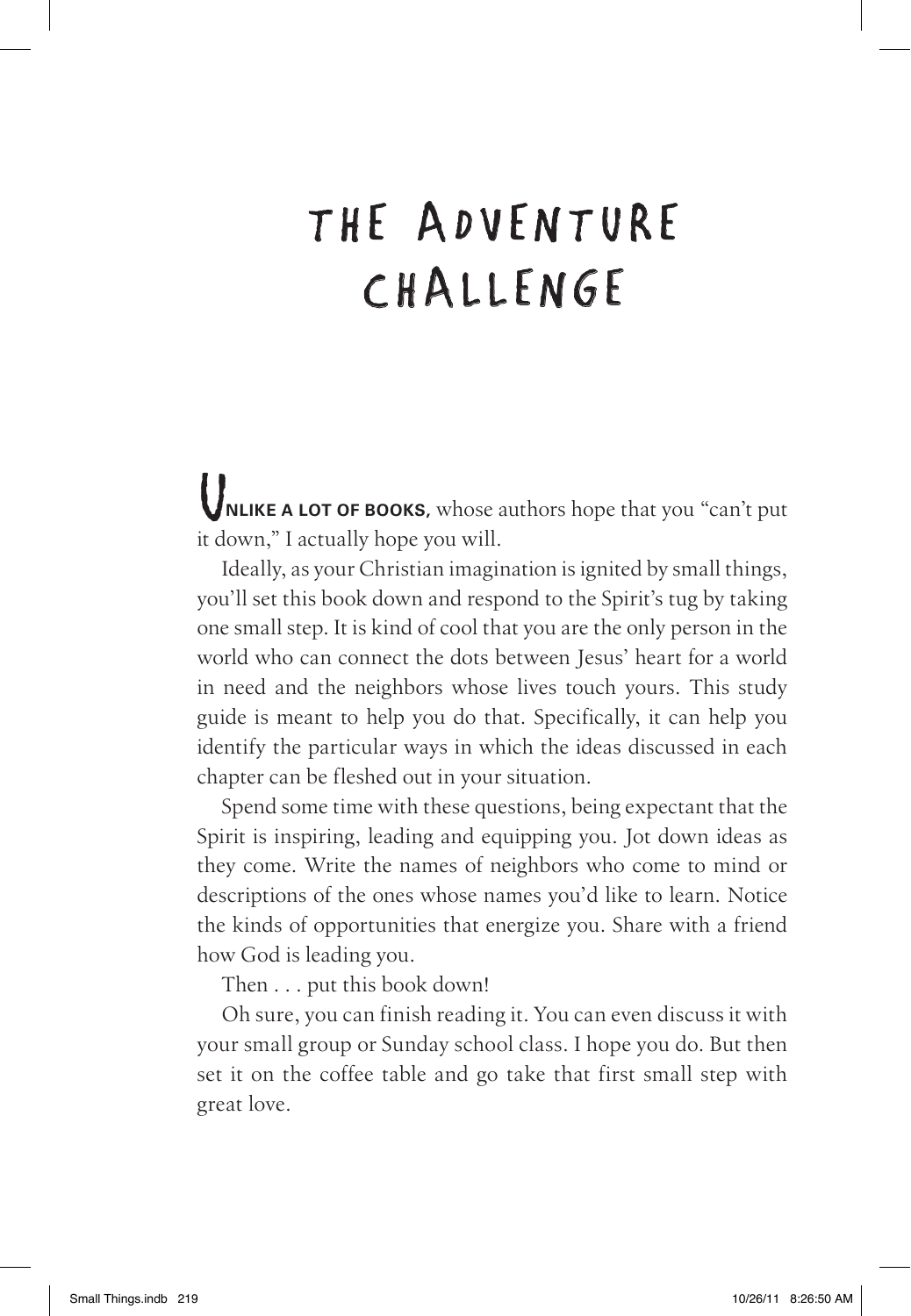

## Individual Study

*Note: Before you begin working through the study guide questions, go online to*  take our short quiz to find out how you rate as someone who engages with a *world in need: www.margotstarbuck.com/smallthingsquiz.* 

**Use an old notebook or journal** with some fresh pages left as you move through this study guide. Because you can *expect God to meet you*, you're going to want to have a written record of your prayerful musings. Your insights and questions and noticings and wonderings open you up to God's leading. A record of what God is doing in your heart right now will prove to be a treasure as you grow spiritually.

You can expect to meet God here.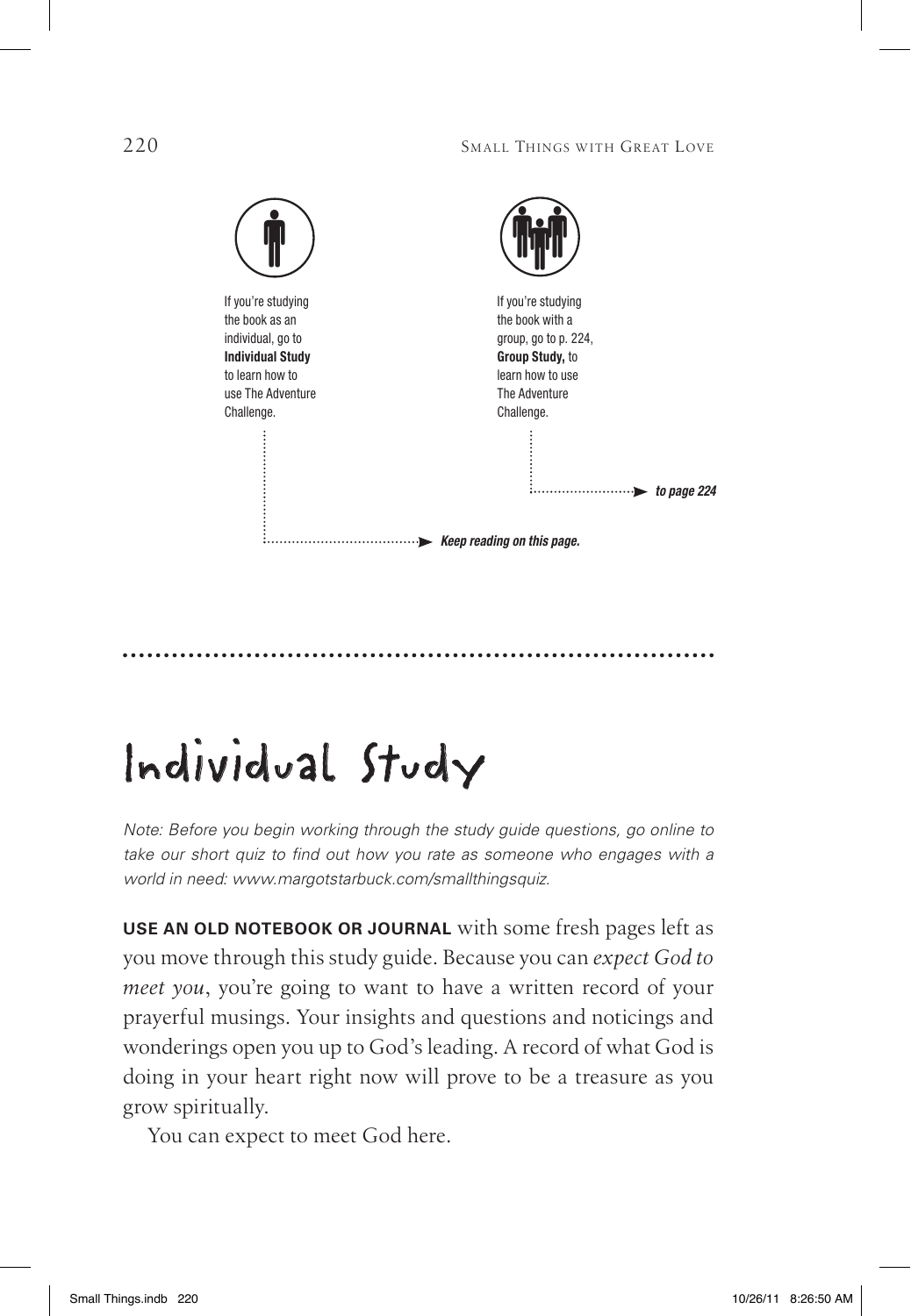For your journal work:

### **1. Pray**

*God of love, Father of Jesus, here I am. Open my eyes to see your face and open my ears to hear your voice. Speak, Lord, your servant is listening.*

## **2. Reflect**

- a. What struck you or stuck with you from the last study?
- b. Describe how you did or did not respond to the adventure challenge that you chose last week. What meaning do you glean from how you did or did not respond?

## **3. Questions**

Work through the study guide questions provided. Be sure to keep your responses intimately tied to your particular life circumstances.

## **4. Adventure Challenge**

Choose just *one* of the adventure challenges from this week's study and jot down how you hope to respond to it during this next week.

## **5. Pray**

*God of mercy, Father of Jesus, fill me with your love for the world. Guide me as I move toward your beloved ones. Grant me courage to love in your name.*

**One tip:** keep your study focused on *your* role in bearing God's love to a world in need. This isn't a theoretical academic inquiry! It's all about paying attention to those particular places where God is leading *you.*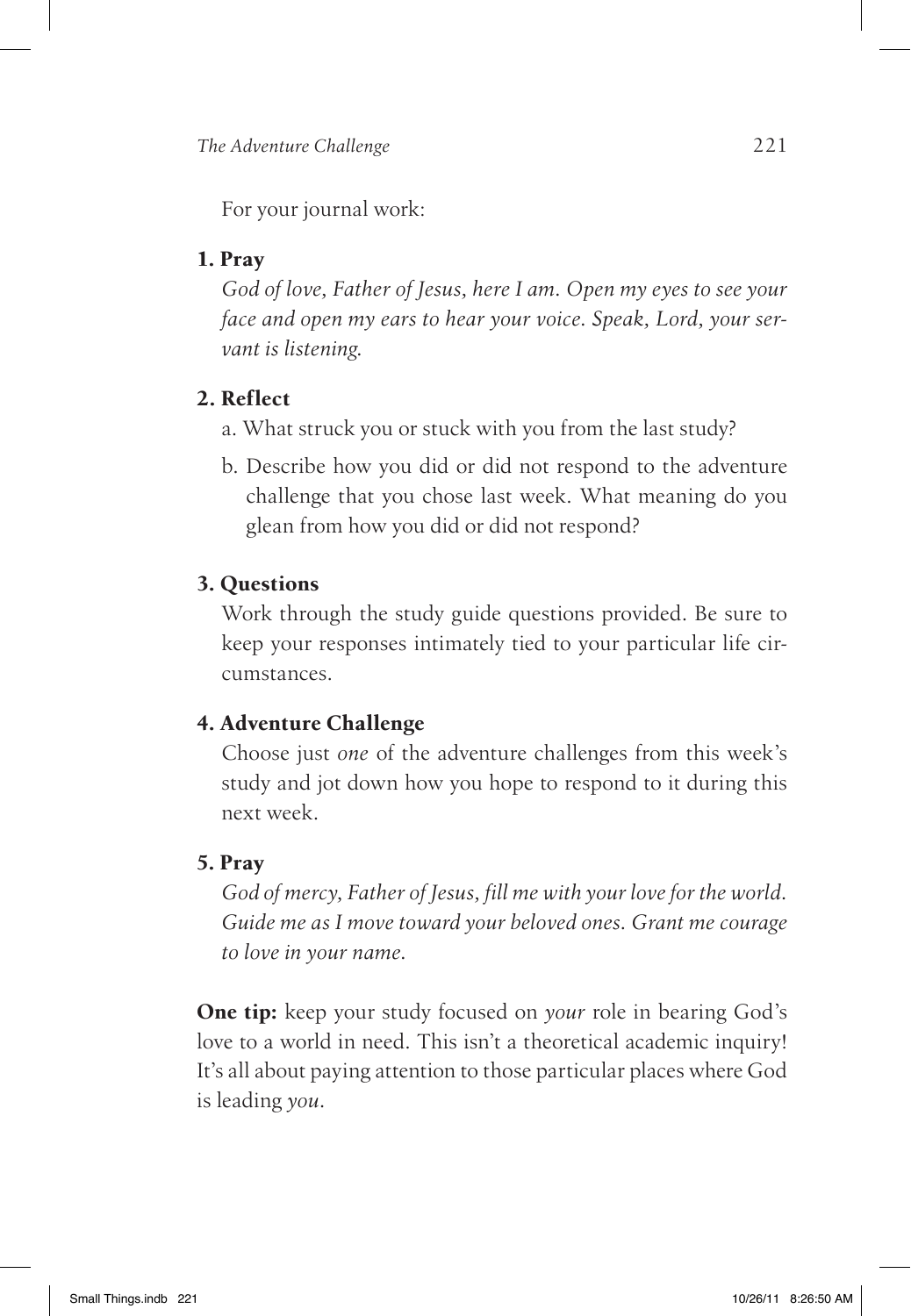# Group Study

*Note: Before your group begins to study* Small Things, *encourage participants to take a short quiz to find out how they rate as someone who engages with a world in need. You can find the quiz at www.MargotStarbuck.com*.

*Discussing the quiz is a great icebreaker at your first meeting!*

Do you know what a springboard is? It's that bouncy thing that gymnasts jump on before flying through the air toward some unwieldy apparatus. These questions are meant to be a springboard for your discussion of *Small Things*. Not all of the sections for each week will apply to each person. Group members should engage with the sections that are most relevant to their circumstances. The discussion can then—ideally!—be tailor-made to fit your particular group. We mention this to give you the freedom to let your conversation wander off where it may.

At the beginning of each group:

## **1. Prayer**

Open with prayer, asking the Spirit to guide the group's conversation.

## **2. Reflect**

Ask the group: What's one thing that struck you from last week's conversation? Was anything particularly surprising or convicting or challenging?

## **3. Challenge Check-In**

Ask the group:

a. Which adventure challenge did you choose last week, and how did you respond?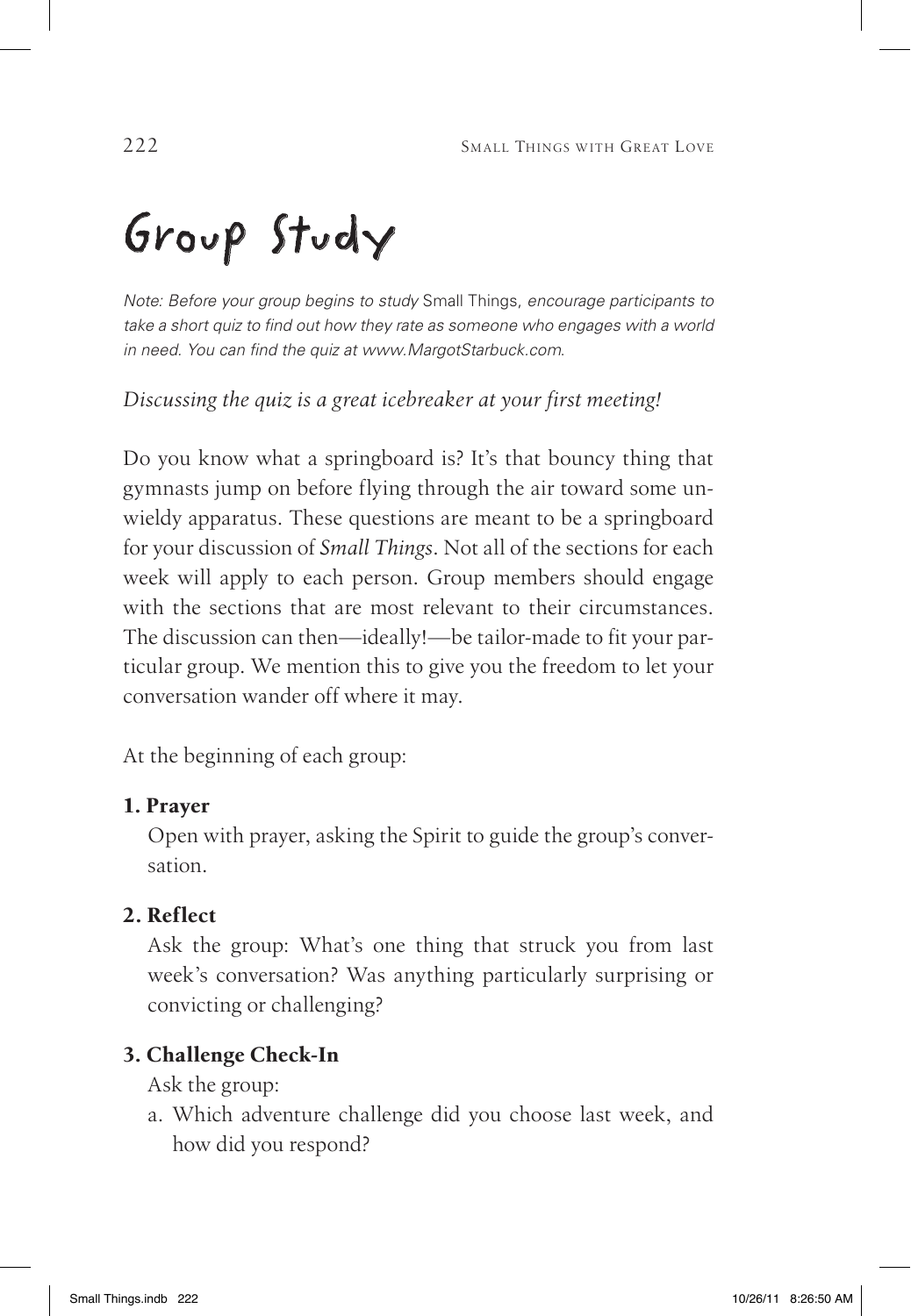b. Is there meaning to be gleaned for you in the way that you did or did not embrace the challenge?

During each group:

#### **4. Discussion Questions**

Move through the questions provided. The six-week study guide will help keep your group moving in the right direction.

#### **5. Ending the Discussion**

Stop the discussion ten minutes before the group is scheduled to end, to leave time for a leisurely wrap-up (see below). If it's helpful, designate the most anxious person in the room—or the one itchiest to get out on time—to be the timekeeper.

At the end of each group:

#### **6. Think Back**

Invite people to share one thing that they'll take from this week's conversation.

#### **7. Adventure Challenge**

Invite each person to share which adventure challenge they've chosen and how they hope to engage with it.

#### **8. Prayer**

Invite one member to close in prayer, asking both for God's guidance and for the courage to respond in love to a world in need.

**One tip:** Keep your study focused on *your* role in bearing God's love to a world in need. This isn't a theoretical academic inquiry! It's all about paying attention to those particular places where God is leading *you.*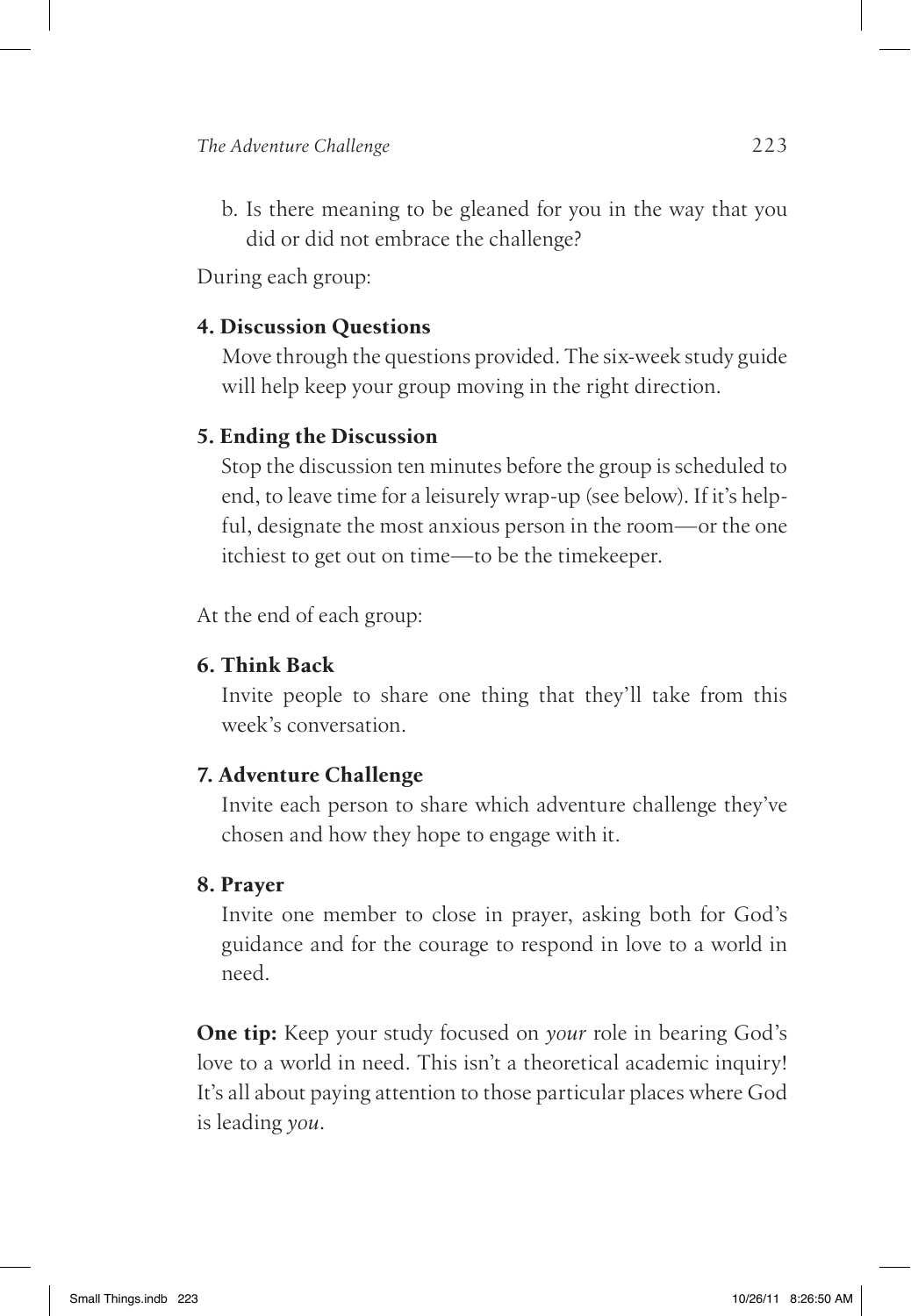# A Six-Week Study Guide

## WEEK I: Chapters 1-5 *The Big Idea and How We're Wired*

## **1. The Plan**

Read Matthew 25:31-46. Knowing what your daily life is like, begin to imagine (journal or discuss) what each of these might mean in your context:

**a.** food for the hungry

**b.** drink for the thirsty

**c.** hospitality for the stranger

**d.** clothing for the naked

**e.** care for the sick

**f.** visits to the prisoner

Don't be afraid to get creative! (For example: taking sippy cups to a local shelter, or serving lemonade to the crew doing landscaping at your church.)

## *Adventure Challenge: Choose one of these invitations above that makes sense for you to embrace this week.*

## **2. Bible**

Read James 2. Which verse feels most surprising or radical or challenging? What would it look like to live it out?

*Adventure Challenge: Is there a "poor person" (James 2:1-8) in your life right now who you can shower with dignity, loving him or her the way you love yourself? Describe how you'll engage with this beloved one.*

## **3. Awareness**

Read Luke 16:19-31. Where have you chosen to squeeze your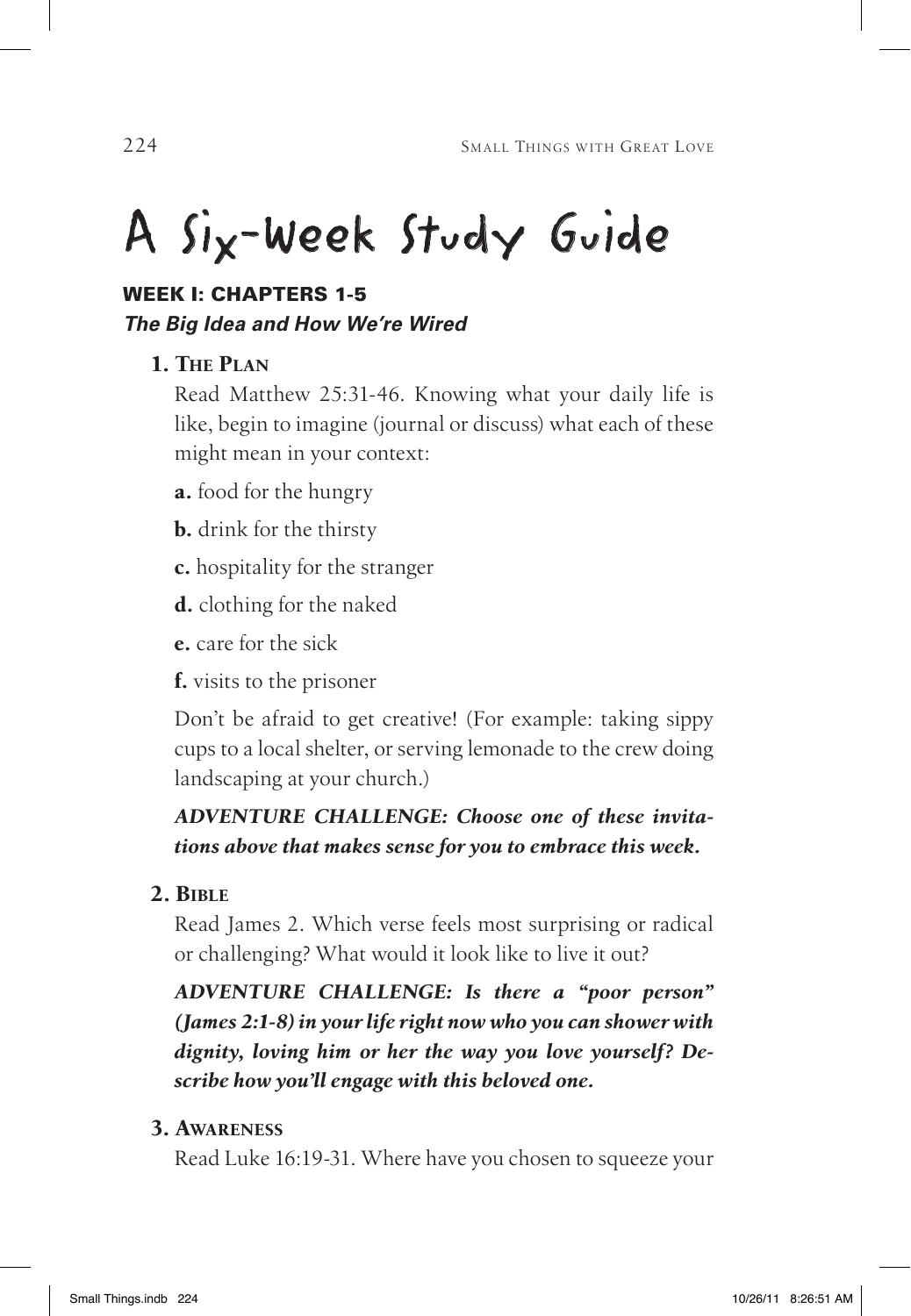eyes shut to the world's need? Describe the opportunities, if any, you've had to see poverty up close and personal. How did these experiences affect you?

## *Adventure Challenge: Make one small choice this week to stay aware of the world's needs. (Be specific; otherwise, you might not do it!)*

#### **4. Our Own**

Read Deuteronomy 15:7-8, noticing how God expects the Israelites to care for their "own." Other verses mandate the Israelites to care for the orphan, the widow and the alien. Which are the first faces that jump to mind when you think of those who are your own? Outside of this intimate circle, do you have a sense that there are *particular* people God has invited you to call your own? For example, it may be that you have a special heart for orphan care, or racial reconciliation, or nursing homes. Where do you sense God leading you today?

### *Adventure Challenge: Prayerfully ask God to open your eyes to one person you might begin to love as your very own. Pray for this person daily.*

#### **5. Stranger**

Jesus' encounter with a Samaritan woman in John 4:1-42 crosses boundaries of gender, race and religion. With whom do you find it hardest to connect: someone across lines of age, gender, race, language, class, education, income, religion, politics, ability or sexual orientation? What type of person, right now, feels most like a "stranger" to you? Where might you connect with someone like this?

*Adventure Challenge: Take one practical step this week to move toward a beloved child of God who is demographically different from you. (Share who this is with the group to give the challenge some real traction.)*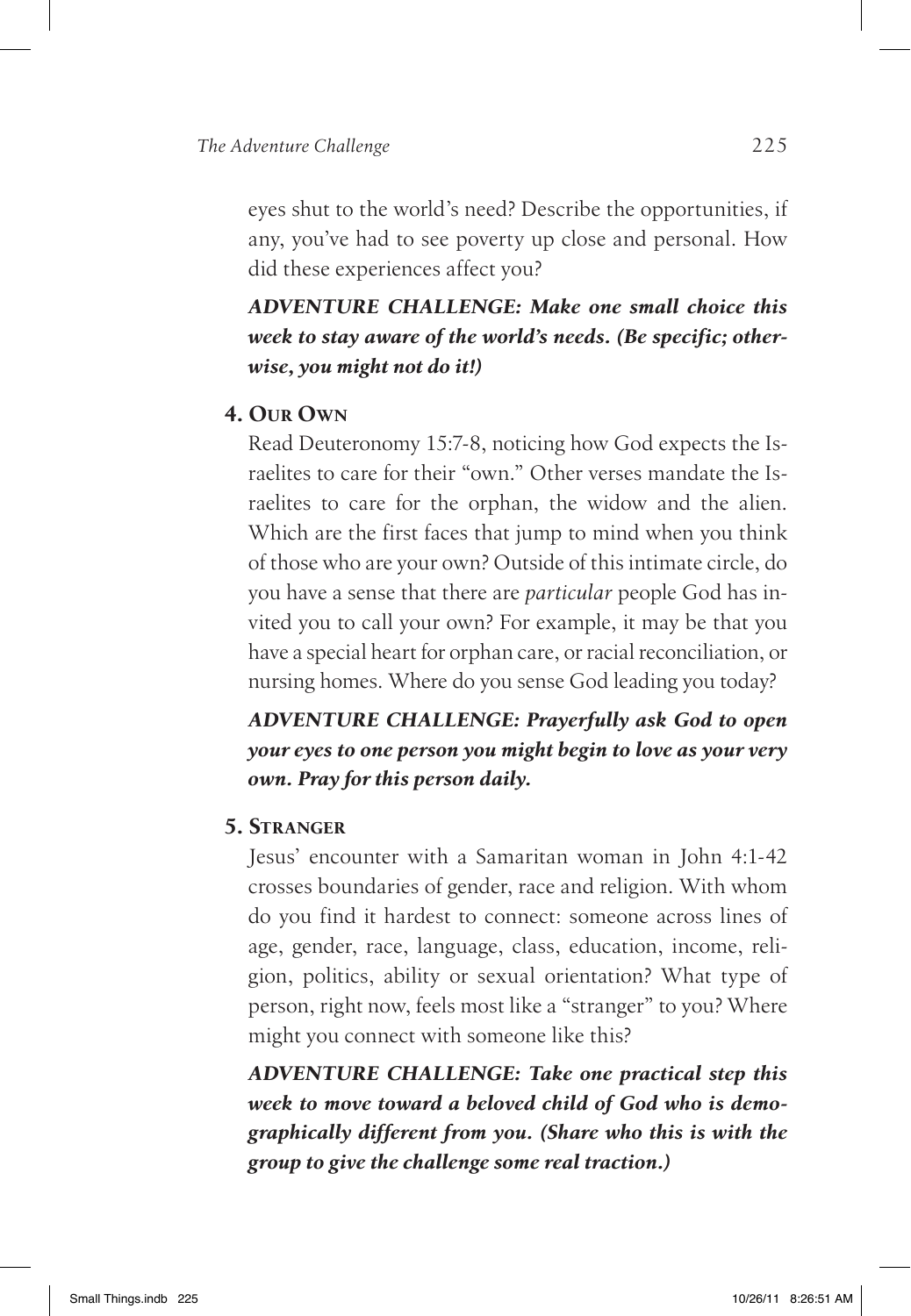Remember, just choose *one* of these adventure challenges to embrace this week!

## WEEK II: Chapters 6-12 *Noticing How We've Been Made*

Answer questions for either chapter six or chapter seven.

#### **6. Extroverts**

Look at the ministry opportunities happening in your own faith community and identify the ones most naturally suited to extroverts. If you're an extrovert, where has your extroversion been used for the kingdom good? Did any new possibilities in this chapter trigger your imagination?

## *Adventure Challenge: Extend yourself in friendship to one person—someone you cross paths with in your regular routine—who might be lonely. (What is his or her name?)*

## **7. Introverts**

Look at the ministry opportunities happening in your own faith community, and identify the ones most naturally suited to introverts. If you're an introvert, where has your introversion been used for the kingdom good? Did any new possibilities in this chapter trigger your imagination?

## *Adventure Challenge: Of the six opportunities listed at the end of chapter seven, embrace one this week. Or create a fresh one!*

Answer questions for either chapter eight or chapter nine.

## **8. Men**

Read Mark 10:35-45 and identify how you do or do not find yourself in this story. Name those areas of life in which you are most driven to be recognized as significant or important. King suggests that you convert the natural impulse toward greatness to become first in love, first in generosity.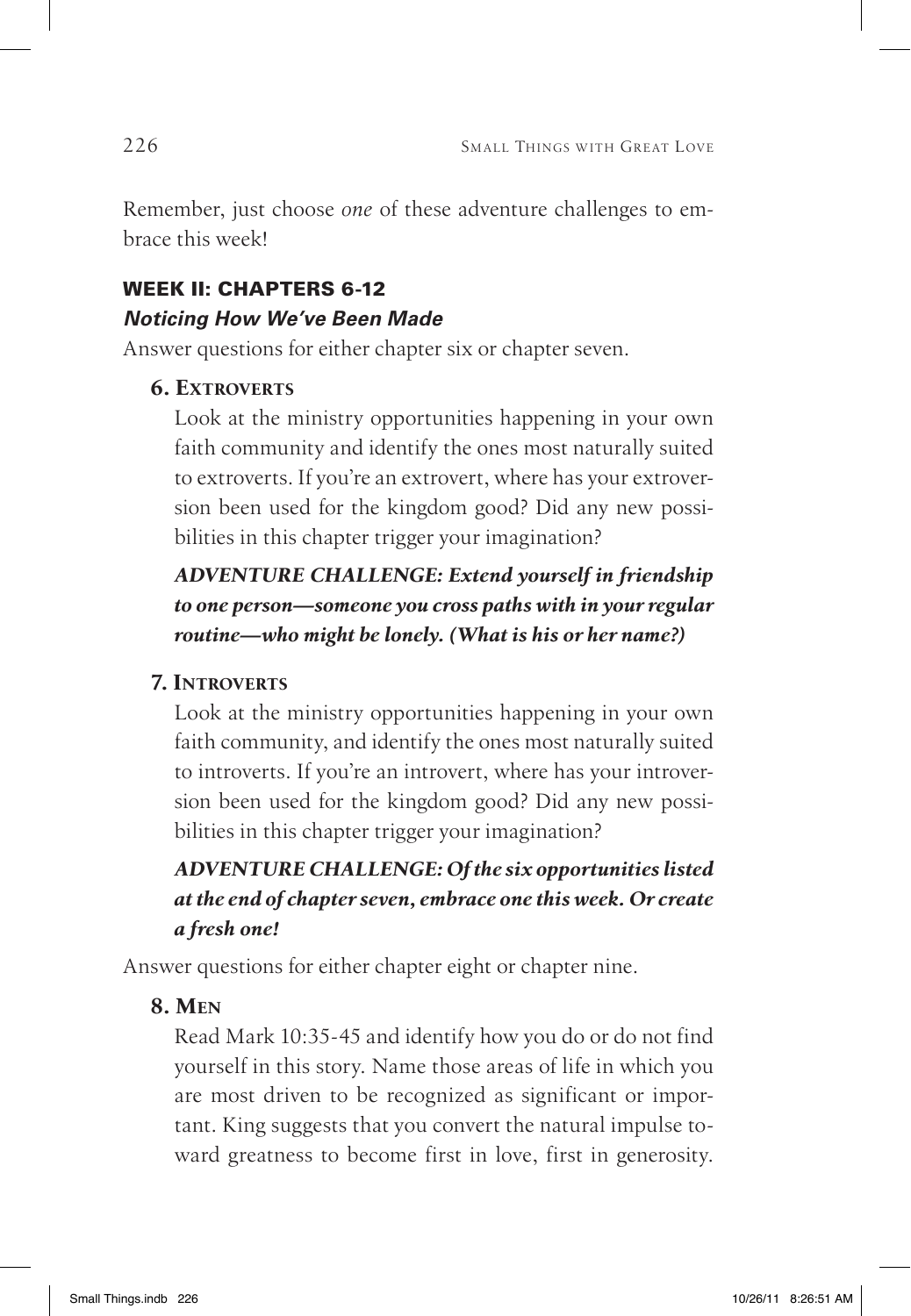What has or what could that look like in your particular situation?

*Adventure Challenge: In one small way, step into upside-down kingdom greatness this week by choosing for smallness. What, exactly, will this look like for you in the next seven days?*

#### **9. Women**

Read Matthew 5:14-16 and consider the impact you have in the world. Do you consider yourself a tiny candle flicker or a high-wattage spotlight? List some of the ways that you have real influence—in the way you use your time, energy and resources—both inside the home and outside the home. Did any of these surprise you? Also, name the places to which you have, by virtue of your gender, easier access than men. Unpack the kingdom possibilities.

## *Adventure Challenge: Go online and print off contact info for a local women's shelter. Post it in a public women's restroom in your church, school, grocery store or place of employment.*

Answer questions for one of the following chapters (ten or eleven or twelve).

#### **10. Young**

Read 1 Timothy 4:12. Do you perceive that others look down on you because of your age? As you think about engaging with a world in need, what about your current circumstance lends itself to flexibility and possibility? What about your life today feels as though it keeps you from the poor? Prayerfully offer both of these back to God.

*Adventure Challenge: This week create a journal entry, saved as a file on your computer, that describes your hopes, dreams and commitments for engaging a world in*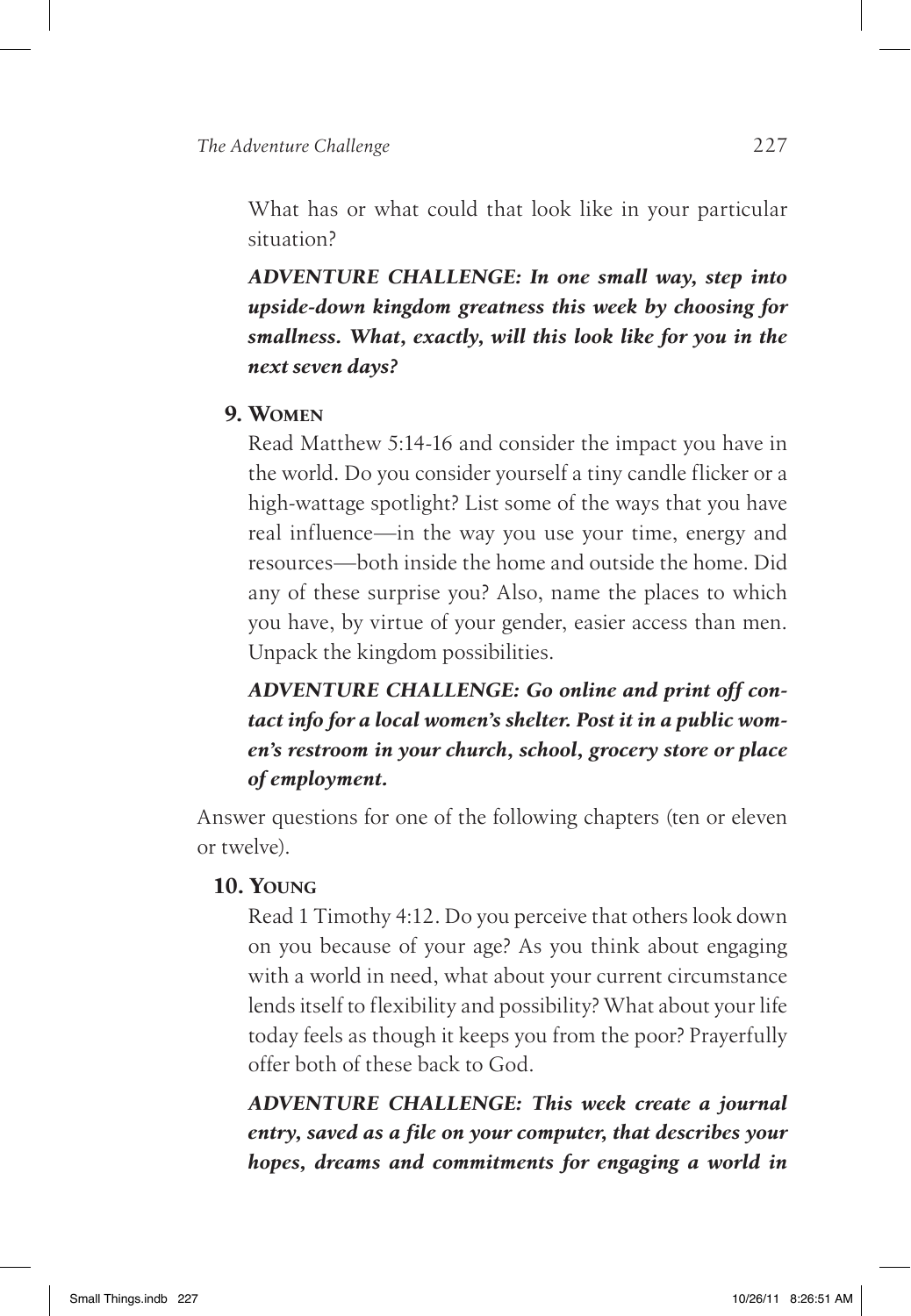*need over the next decade. Ask a like-minded friend to do the same. Share these with one another, commit to pray for each other and check in regularly.*

#### **11. MIDDLE**

Create a thorough list of the social networks to which you've belonged, past and present: clubs, organizations, teams, denominations, congregations, alma maters, employers, online networks, etc. How are you using these, now, for the good of others? Where do you see potential?

*Adventure Challenge: Do you know someone who's out of work? (If not, your church secretary can give you a name.) Choose one:*

- *a. Post "I have a friend who'd be great at \_\_\_\_\_\_\_\_\_ and needs a job!" as your Facebook status and see if you get any bites.*
- *b. Scroll through www.craigslist.com to see if you can find anything that looks like a good fit for this friend. (This can be super-fun treasure hunting!)*
- *c. Create your own plan to connect someone in need with the resources to which you have access.*

*(Which one of these has your name on it this week?)*

#### **12. OLD**

Read Psalm 92:12-15. Do you know anyone like Susan who, in retirement, has looked beyond her or his personal family circle and been "fruitful"? What is he or she up to? Name the places where your energies are being spent on those who are different from you. Where have *God's own* become *your own*? Where do you see possibilities?

*Adventure Challenge: Dream about what your life could be during this season by brainstorming a list of kingdom possibilities. Share this with someone you trust.*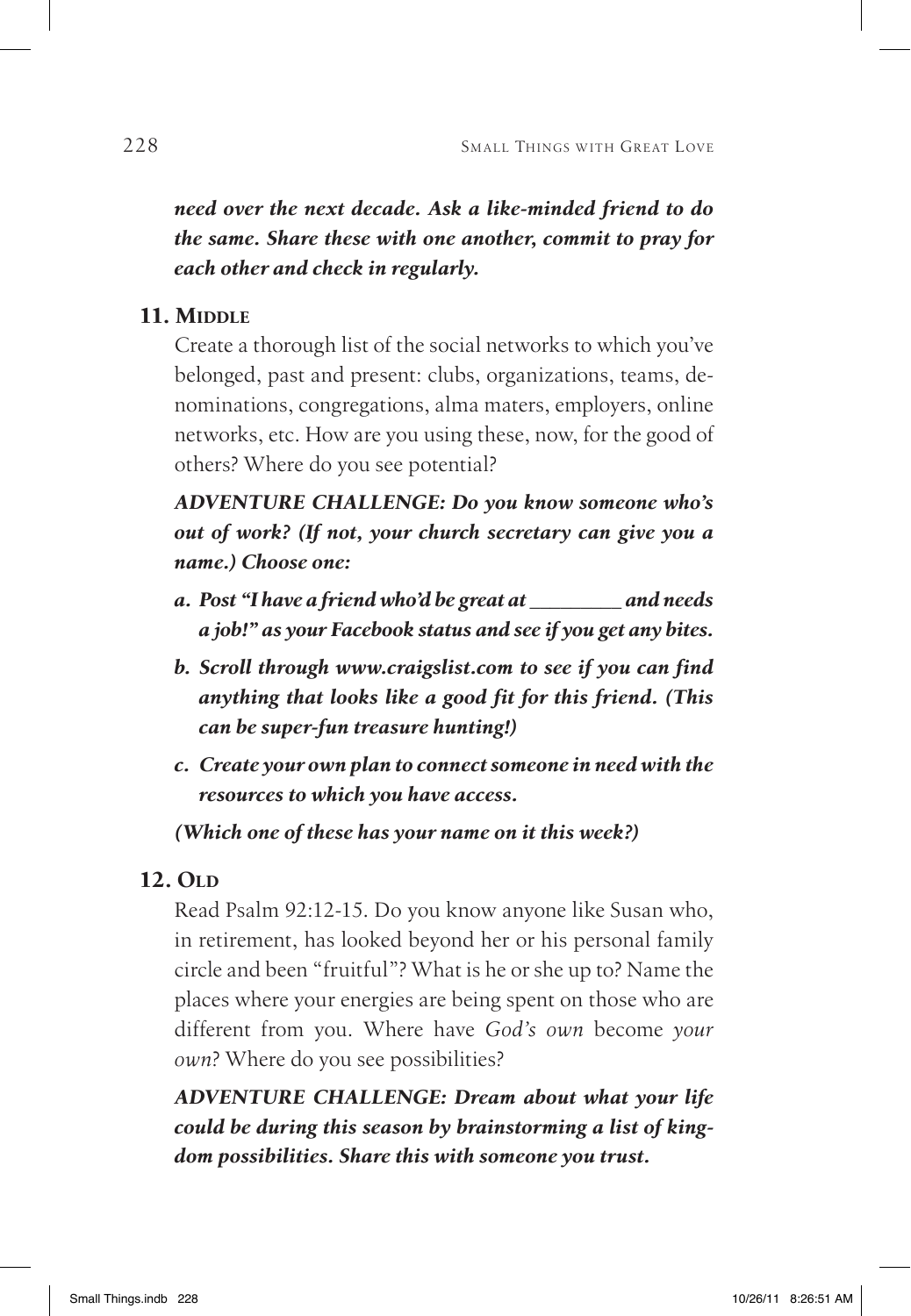Remember, just choose *one* of these adventure challenges to embrace this week!

## WEEK III: Chapters 13-18 *Accounting for Our Current Locations*

Answer questions for chapter thirteen or fourteen or fifteen.

#### **13. SCHOOL**

Read John 13:34. What "others" do you think Jesus means? From chapter 13, what is the first rule for loving a world in need? Who are the folks on your campus who are most easily overlooked? (How many of them can you greet by name?) What are the opportunities on your campus, both local and global, that allow you to engage with a world in need?

## *Adventure Challenge: In the next week, learn the name and story of one individual who works on your campus in one of the lowest paying jobs—e.g., grounds, food service or custodial.*

#### **14. Work**

Read Colossians 3:23-24. What does this mean for you? Is there a way in which your particular job intersects with a world in need? How? If there's not an overt connection, can you think of some ways that your work does, even tangentially, affect the experience of the poor?

*Adventure Challenge: Identify one small step that you can take in your workplace this week to either (a) connect personally with someone who is less affluent or (b) affect a system in your workplace that could positively change the experience of the poor.* 

#### **15. Home**

Read Hebrews 13:1-3. What are the ways that you are, or might be, moving outside your home to engage with a world in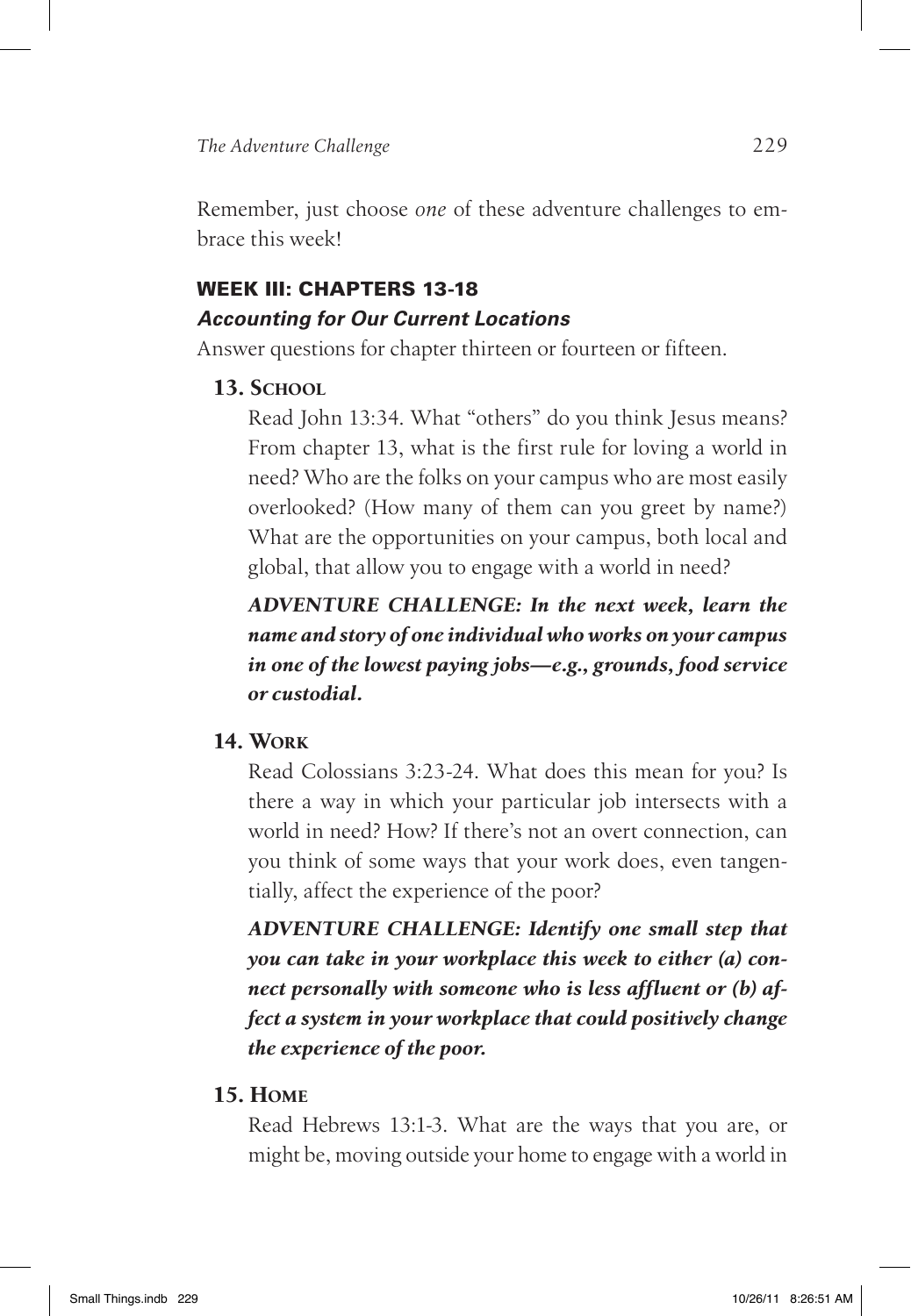need? What are the ways you are, or might be, inviting folks who are demographically different from yourself into your home? Describe the obstacles you anticipate or experience.

*Adventure Challenge: Learn the name of one person in your weekly routine who you do not yet know—e.g., someone at the grocery store, cleaners or pharmacy. Describe which person, in your natural orbit, you plan to meet this week.*

Answer questions for chapter sixteen or seventeen or eighteen.

### **16. Urban**

If you live or work or worship or play or shop in an urban environment, in which particular places is the world's need unavoidable? Where do you brush up against it? How have you responded?

## *Adventure Challenge:Visit a house of worship where folks in your community who might be marginalized by race or income worship.*

## **17. Rural**

Identify the people at the center of your natural social circle. Now: who are the other folks that are living on the far margins of your rural community? Where are the places that your lives do, or could, overlap?

## *Adventure Challenge:Visit a house of worship where folks in your community who might be marginalized by race or income worship.*

#### **18. Suburban**

Name the places where folks who are poor do move through your community, either to work, to receive services, to worship or for some other reason. Where are the points at which you have connected with those who are poor?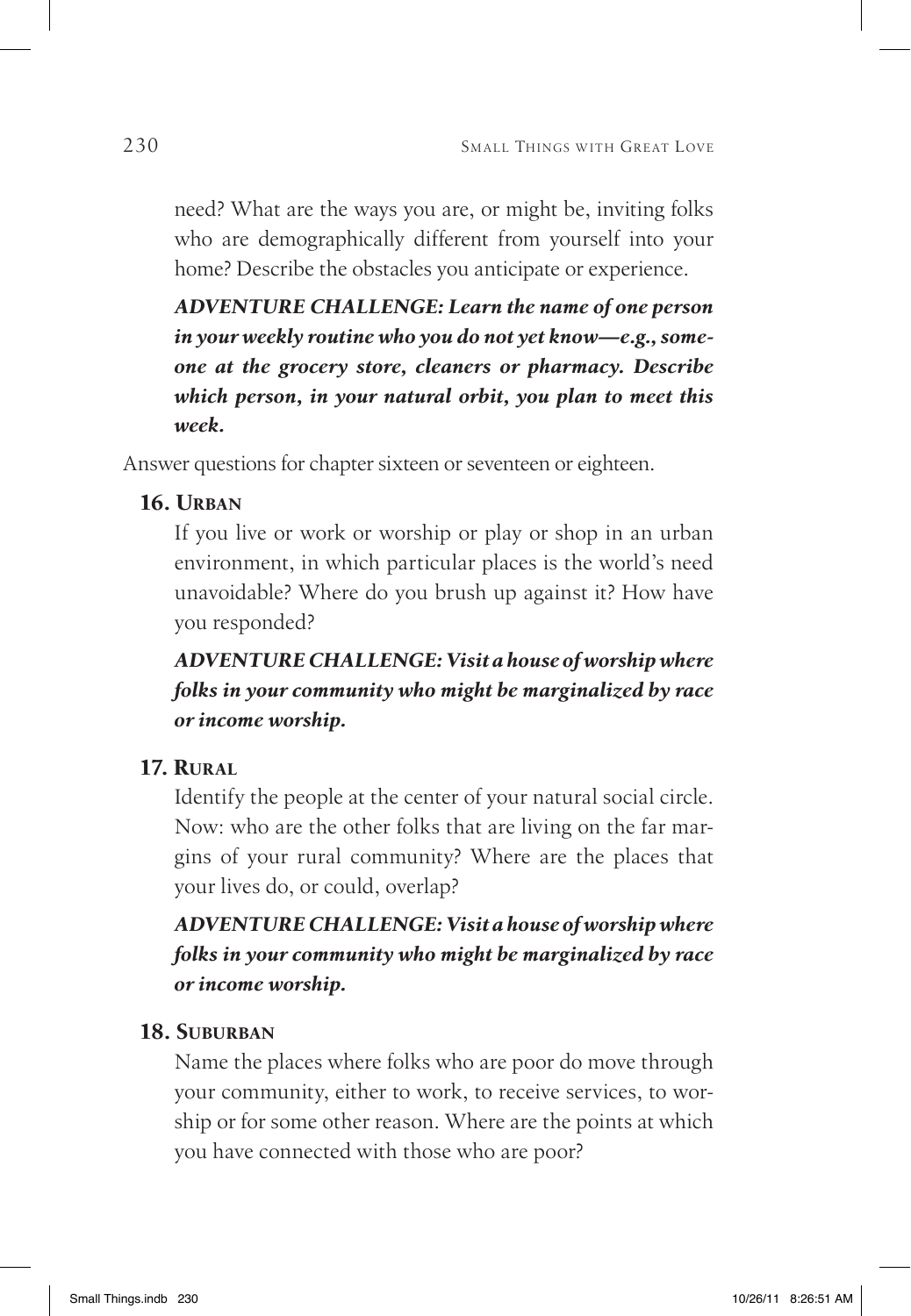## *Adventure Challenge:Visit a house of worship where folks in your community who might be marginalized by race or income worship.*

Remember, just choose *one* of these adventure challenges to embrace this week!

#### Week IV: Chapters 19-23

#### *Considering Our Family Situations*

If you're single and caregiving, hop down to chapters twenty-one through twenty-three.

Married? Or single and kid-free? Answer questions for either chapter nineteen or chapter twenty.

#### **19. Single**

Name some single heroes—both the historic ones and also the ones you know today—who have been builders of God's kingdom on earth as it is in heaven. Is there a particular gift that your singleness allows you to share with others? Read Isaiah 43:1. To what degree do you feel embraced and cherished by God? Has the body of Christ reflected that reality in your life?

## *Adventure Challenge: Consider and take one small kingdom step this week that could* **not** *be as easily achieved by someone married or parenting. (Be creative!)*

#### **20. Married**

Read Hebrews 10:24. Is there a way in which you and your spouse spur one another on to love and good deeds? How has engaging with a world in need looked in your marriage thus far? Are you the spouse who is more reluctant to move toward a world in need, or are you the one more eager to embrace relationship with those in need? Identify the challenge that God might be putting before you right now.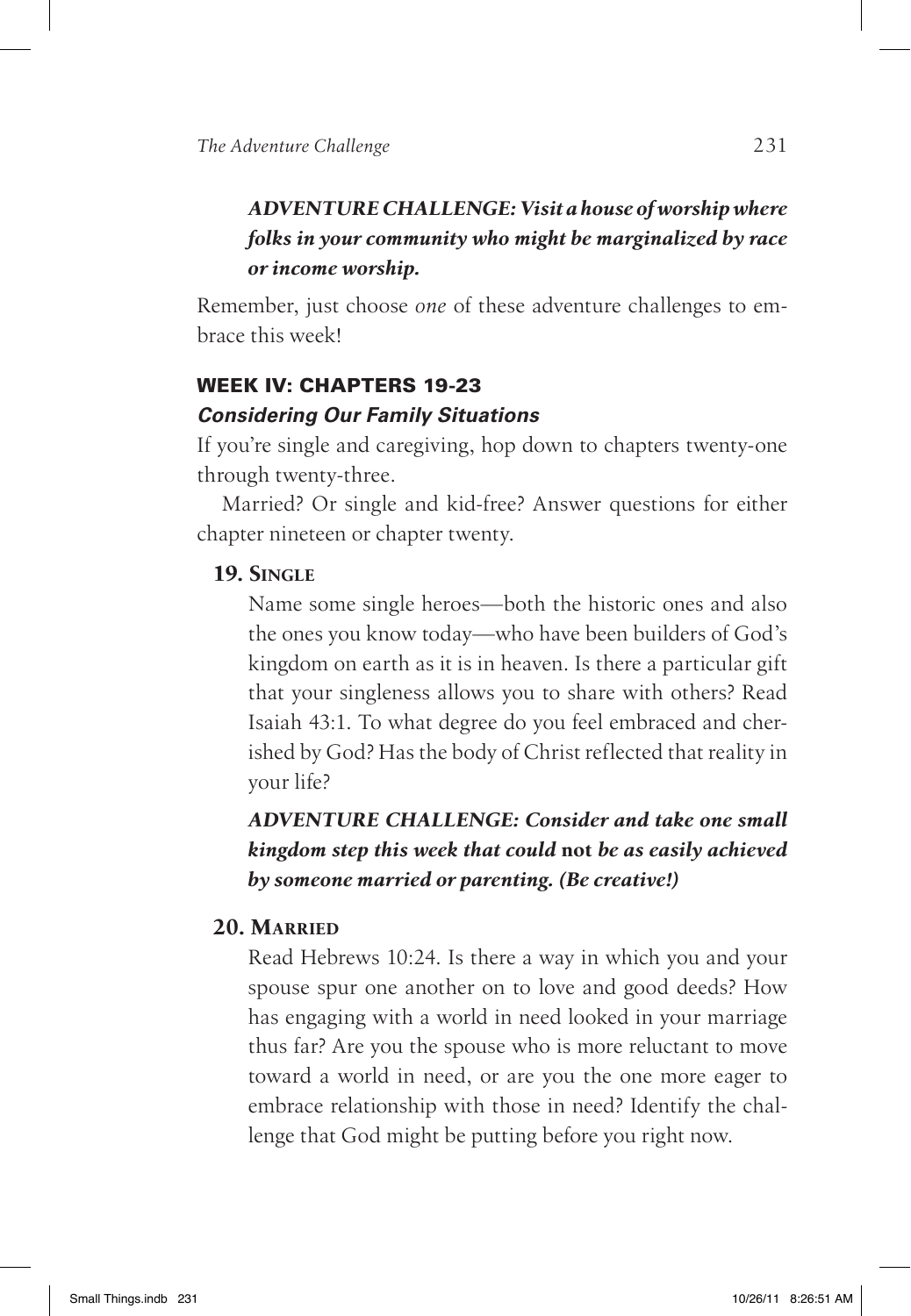## *Adventure Challenge: Take responsibility for your own movement toward a world in need this week by taking one small step of which your spouse is not aware!*

When others are in your care:

- a. If you care for *particularly* needy ones, answer questions for chapter twenty-one.
- b. If you're parenting those who are more self-sufficient, answer questions for chapter twenty-two.
- c. If you'd like to compare a popular view of family life with a Jesus-view of family life, answer questions for chapter twenty-three.

#### **21. Caregiver**

On a scale from one to ten, how do you feel you and your charges are doing at engaging a world in need? (*One* means that you're trapped in your dwelling, working on toiletteaching while someone who runs around all day without undies is peeing on the floor.*Ten* means that your five-yearold has launched a nonprofit that provides clean drinking water to war orphans overseas.) Describe how satisfied and/ or frustrated you are with your self-ranking.

*Adventure Challenge: Do nothing. For this day, your "small thing with great love" is giving yourself the gift of grace. (And maybe praying for under-resourced caregivers in situations around the globe.)* 

#### **22. Parent**

Read Proverbs 3:1-4. Are there ways in which you've attempted to turn your children's hearts toward God's commands to care for the poor? What is it that moves the heart of your child? (Animals? Babies? Sick kids?) Are there ways in which you've nurtured that compassion? Are there ways in which you've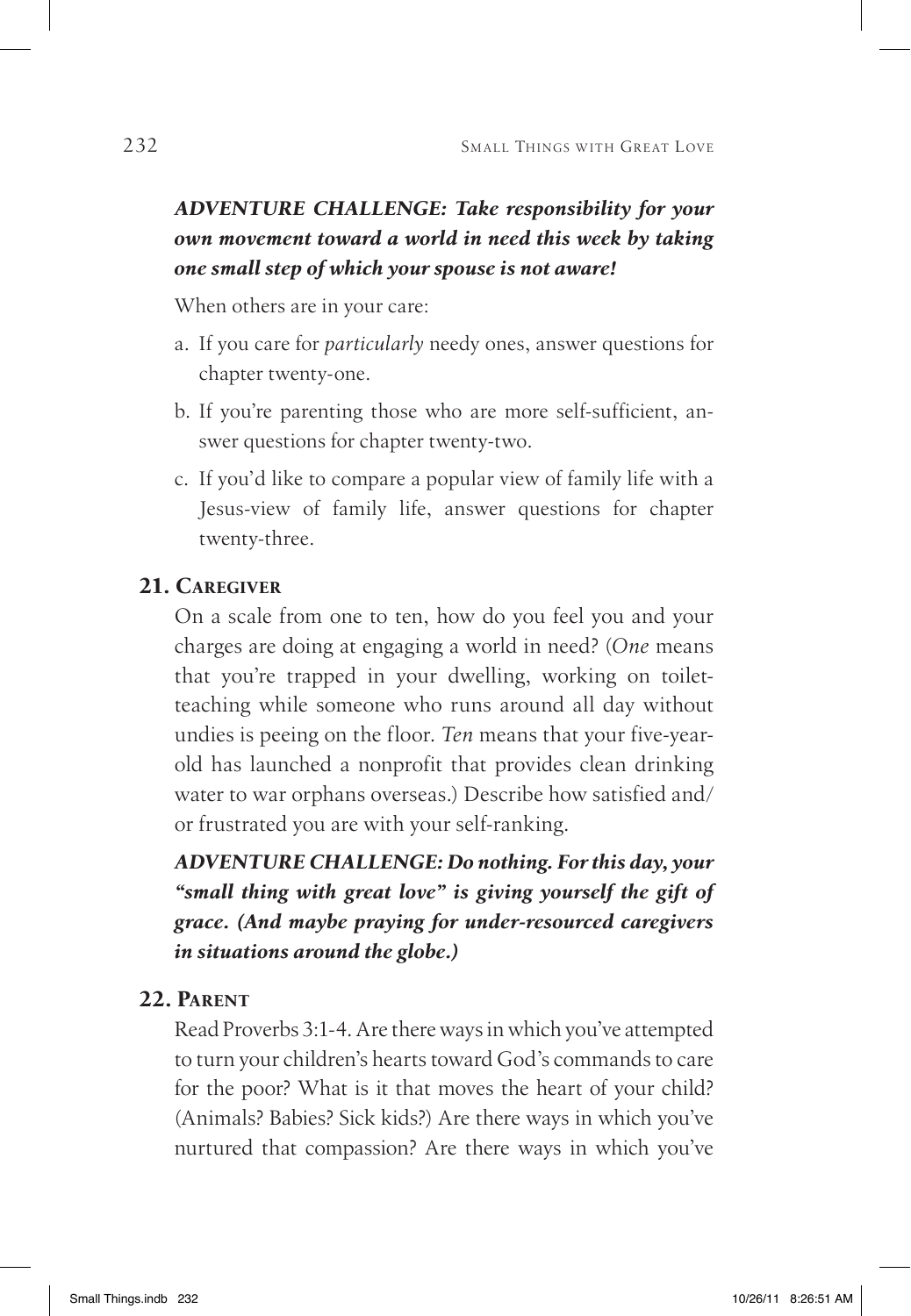shared your own passion for a world in need with your child?

*Adventure Challenge: Take one small step to allow your child to engage with a world in need. Find one way to cross barriers of comfort and security this week, for the sake of nurturing your child's heart.*

#### **23. Family Values**

Identify some of the ways that you may have placed family, instead of Jesus and his values, at the center of your priorities.

*Adventure Challenge: This week, take a small step that helps your family break free from self-centeredness. Embrace a challenge that is uniquely suited to your family. Will you shut down pixilated screens to break an addiction to entertainment? Will you use "family time" to engage with others? Will you redirect one meal's dining-out budget to those who are hungry?* 

Remember, just choose *one* of these adventure challenges to embrace this week!

## WEEK V: Chapters 24-27 *Living Mindfully of Beloved Others*

#### **24. Mindfulness**

Read Proverbs 28:27. Would you say that the eyes of your heart are open or closed to the poor? Chances are that you affect the experience of the poor with most of the purchases you make! Describe how meaningful, or decidedly not meaningful, this reality is to you. Does it influence your decisions? Will your choices change at all?

*Adventure Challenge: Go online and watch the Story of Stuff. Then, for starters, notice on food and clothing labels what country your resources originated in. Pray for the people whose hands have provided your stuff.*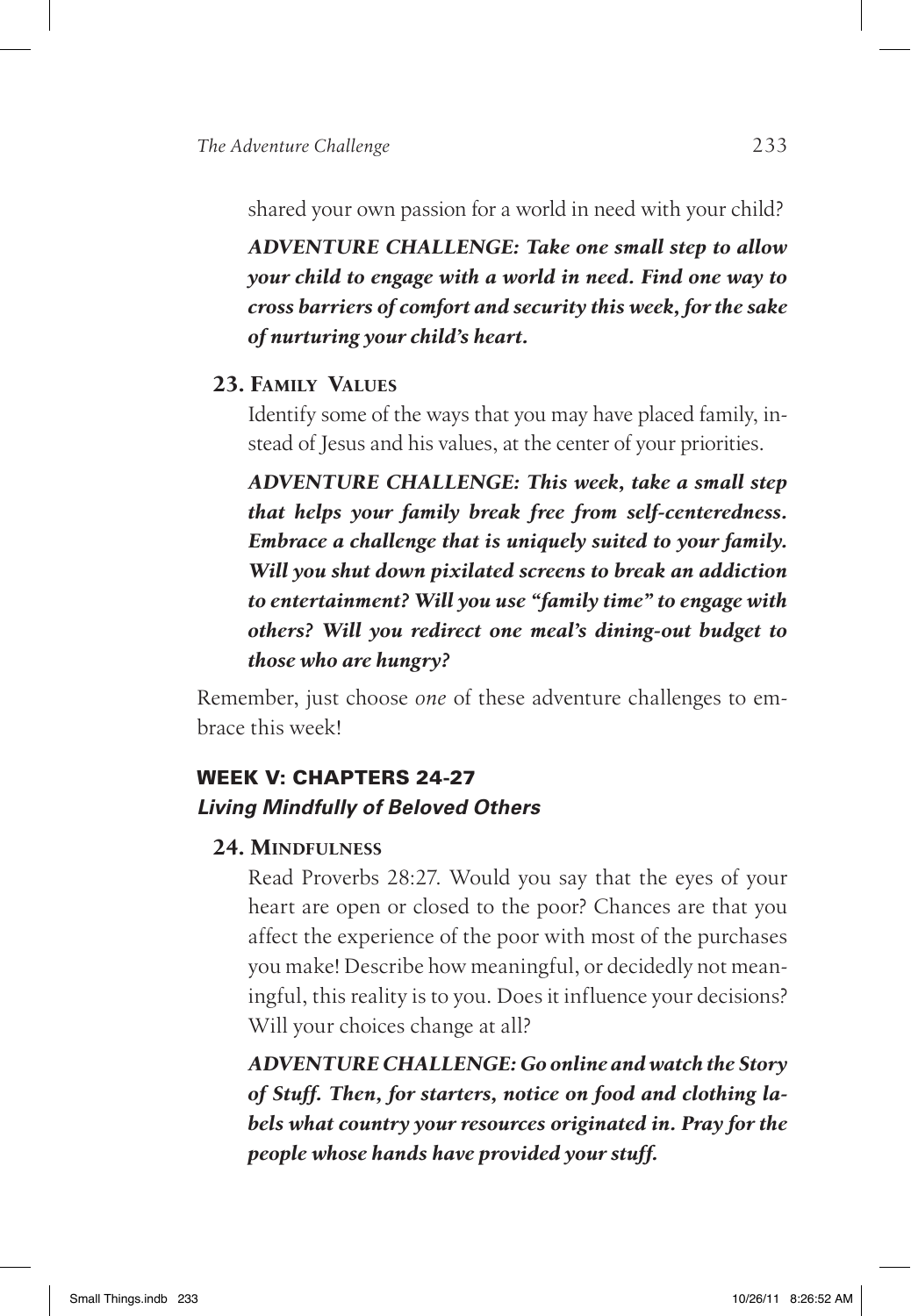#### **25. Spend Less**

Read Matthew 6:11. We express gratitude for our daily bread when we stop at *enough*. Describe your relationship with enough-ness when it comes to food, clothing, technology and other "stuff." (If you collect a certain kind of item, for example, will your collection ever have *enough*?)

*Adventure Challenge: This week, target your food consumption as a place to practice* **enough***. Embrace the spiritual discipline of stopping at* **enough** *by eating what your body needs and not what it wants. (This really is a radical experiment for most Americans.) If you struggle with disordered eating, or if you have in the past, skip this challenge or apply it to a nonfood area of your life, such as the money you spend on other shopping habits.* 

#### **26. Spend More**

Read Proverbs 14:31. Do you see any ways in which your spending choices contribute to the oppression of the poor? How does this idea about loving others by spending more money—to obtain equitably sourced goods—sit with you? Is there a way you're doing this now? Where might you begin? What feels like the biggest obstacle?

*Adventure Challenge: Identify one item that you typically consume and that is produced locally; purchase it this week. (Potential markets include farmers' markets, grocery stores that stock locally grown produce, neighbors or colleagues who sell eggs from backyard chickens, etc.)*

#### **27. Give**

Read Matthew 6:1-4 (niv). Notice whether Jesus says "*if*  you give to the needy" or "*when* you give to the needy." Describe what your giving habits look like right now. Does any of your financial giving correspond to relationships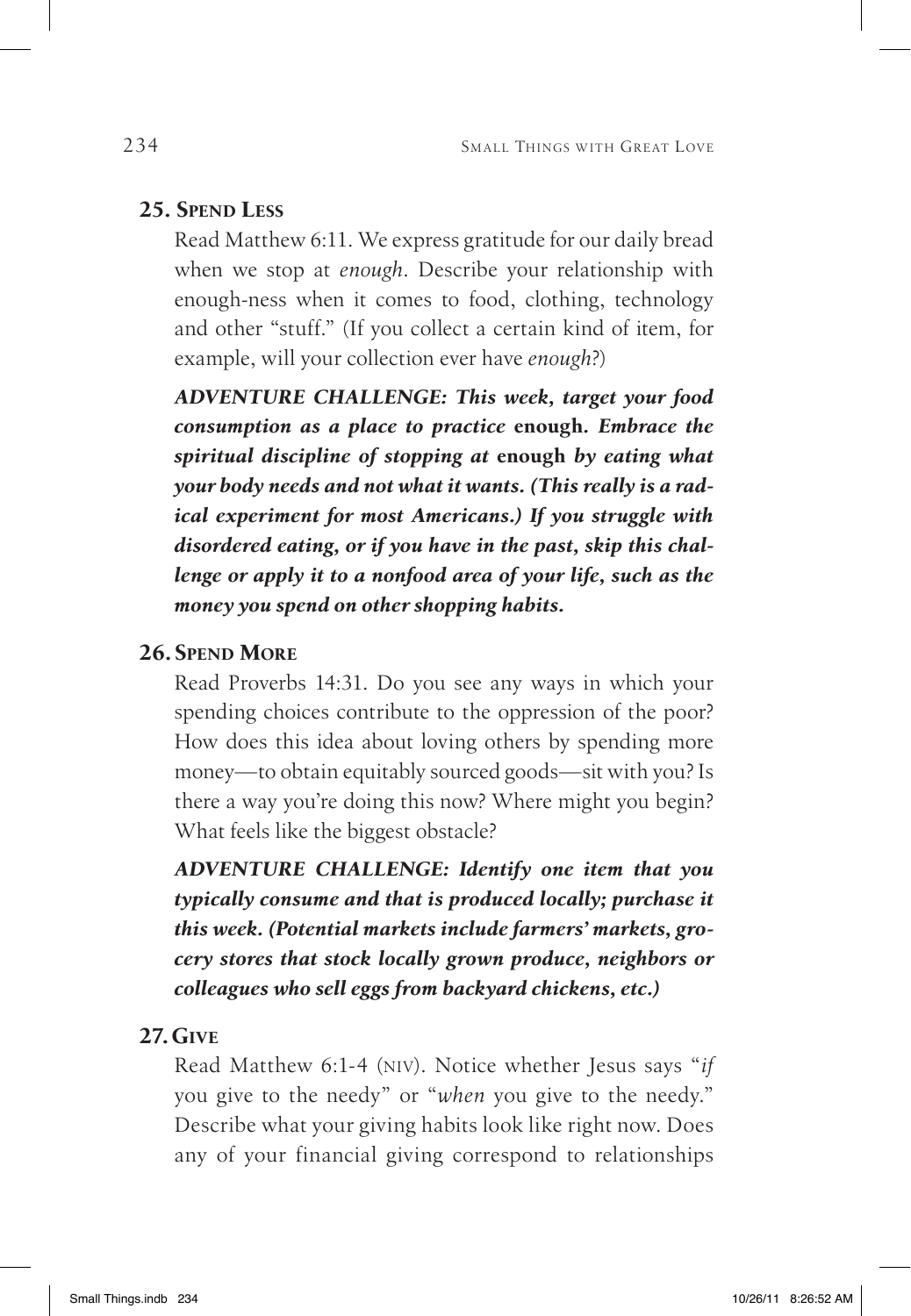you're developing? How might you begin to develop a relationship that follows the path in which your giving monies flow?

*Adventure Challenge: Write a letter to someone who benefits from your financial giving. This might be a sponsored child, an overseas missionary that is sponsored by your church or the director of a local agency in town.*

Remember, just choose *one* of these adventure challenges to embrace this week!

#### WEEK VI: Chapters 28-31 *Embracing the Possibilities*

#### **28. Impact**

In John 8:1-11, after Jesus graciously delivers a woman caught in adultery, the next words we hear from him are, "I am the light of the world" (John 8:12). What does Jesus say in Matthew 5:14? Can you identify ways that you are being light in the world God loves, especially in relation to the poor? In this chapter, we looked at some pretty unlikely heroes who have influenced the lives of others. How convinced are you that *your* life can influence others like this?

#### *Adventure Challenges:*

- *a. Local: Minister to lives close to home. Whether you work with youth or have a heart for one of your neighbors or have noticed someone at church who seems lonely, take*  **one** *step toward someone this week with great love.*
- *b. Global: Prayerfully consider whether sponsoring a child —or sponsoring an additional child—might have your name on it. Visit www.compassion.com to learn more.*
- **29. Influence**

Read Acts 2:42-47. How is the influence of God's people in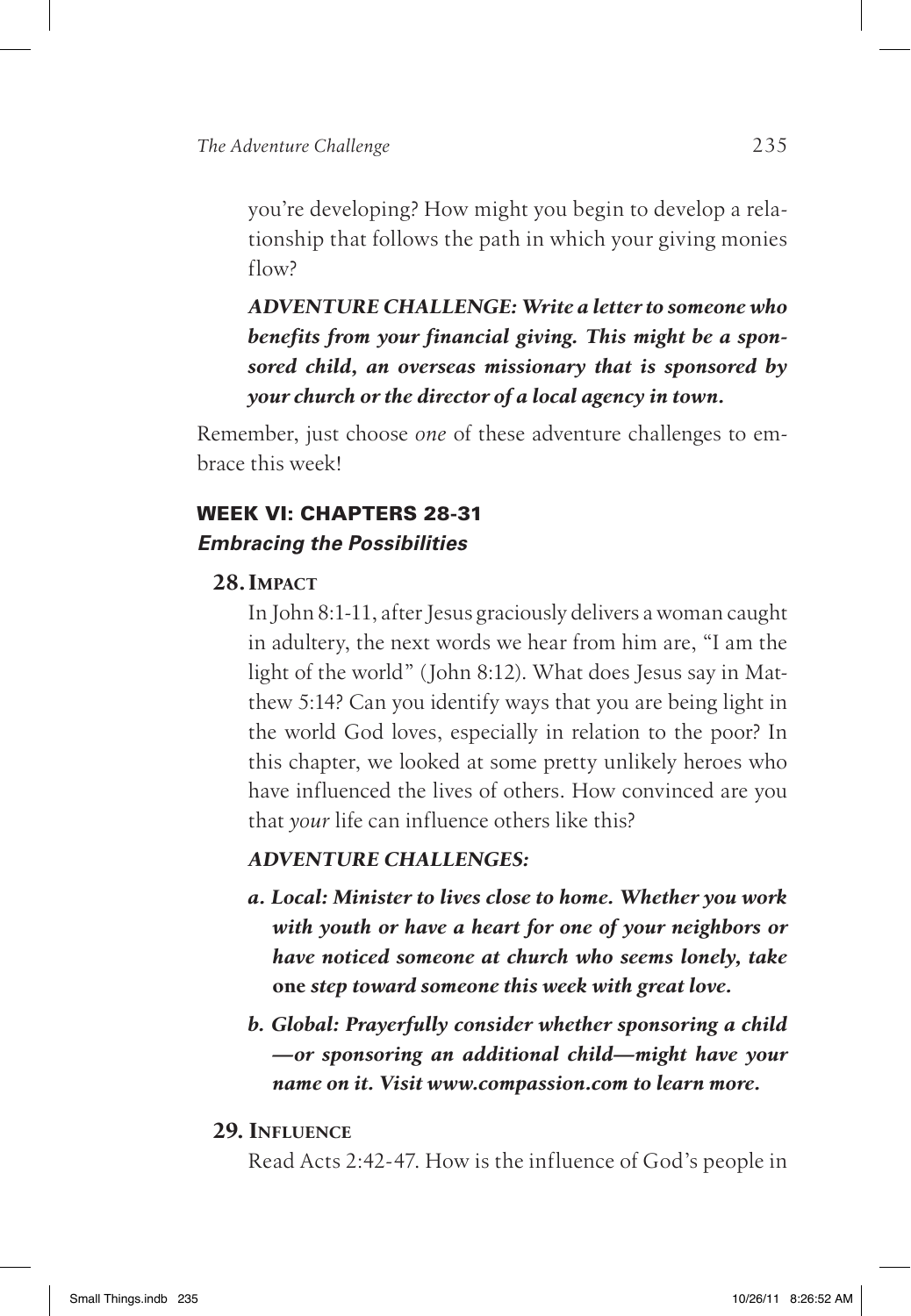the world *corporate*? Your impact in the kingdom that Jesus is building multiplies as you invite others to join you. When has someone roped you into loving a world in need? When have you invited someone else to join you? Share the outcomes.

*Adventure Challenge: This week—in person or by phone, text or email—invite one other person to join you in moving toward a world in need. (Ideas: Invite a teenager to join you in the church nursery. Grab a friend and create a special surprise gift basket for a mutual friend who is stressed. Ask a colleague to bake cookies with you to take to a local shelter. Possibilities are endless.)*

#### **30.Transformation**

Your journey toward a world in need is particular to you! As you've read this book, what feels like one manageable change you could integrate into your life? What other sorts of challenges feel as though they will require the most courage and energy from you?

*Adventure Challenge:Embrace one practice this week as a spiritual discipline that will free you to be for others.* 

#### The Final Challenge

Mark 2:13-15 says:

Jesus went out again beside the sea; the whole crowd gathered around him, and he taught them. As he was walking along, he saw Levi son of Alphaeus sitting at the tax booth, and he said to him, "Follow me." And he got up and followed him. And as he sat at dinner in Levi's house, many tax collectors and sinners were also sitting with Jesus and his disciples—for there were many who followed him.